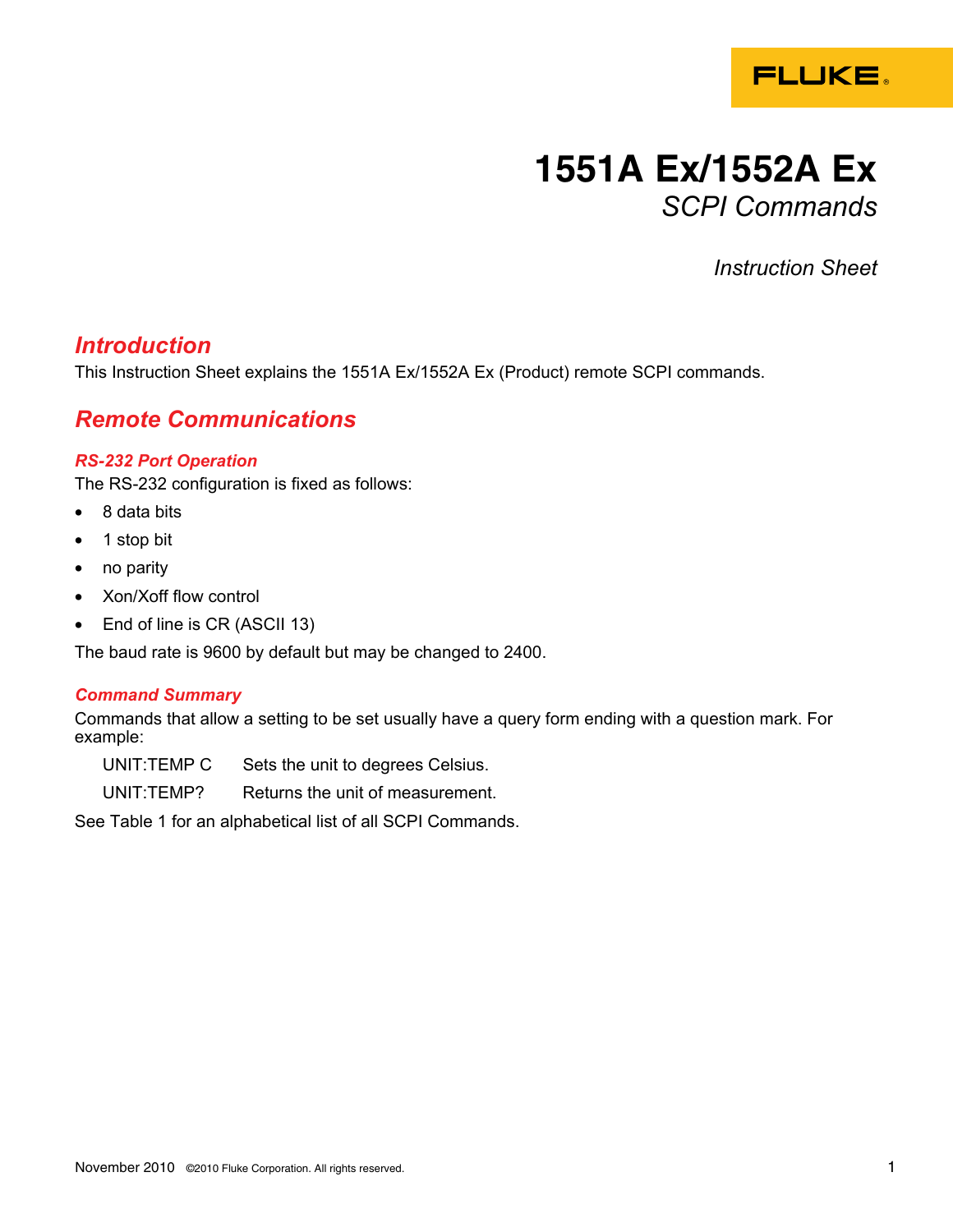#### **Table 1. List of All Commands**

| Command                                                   | <b>Command Explanation</b>                                                                                                                                                                                                                                                                                                                                                                                                                 |
|-----------------------------------------------------------|--------------------------------------------------------------------------------------------------------------------------------------------------------------------------------------------------------------------------------------------------------------------------------------------------------------------------------------------------------------------------------------------------------------------------------------------|
| *IDN?                                                     | Returns the instrument identification string that indicates the<br>manufacturer, model number, serial number, and code firmware version.                                                                                                                                                                                                                                                                                                   |
| CAL:DEV:DATE<br><year>,<month>,<day></day></month></year> | Sets the last calibration date for the device. The <year> parameter is a<br/>four-digit number, 2000 to 2099. The <month> parameter is a one or<br/>two-digit number, 1 to 12. The <day> parameter is a one or two-digit<br/>number, 1 to 31. This command is password protected.</day></month></year>                                                                                                                                     |
| CAL:DEV:SI ON OFF                                         | Sets the SI units lock. The parameter is either OFF or ON. This<br>command is password protected.                                                                                                                                                                                                                                                                                                                                          |
| CAL:USER:ADJ <n> <value></value></n>                      | Sets the adjustment at one of the calibration temperature points for a<br>manual calibration. Number <n> specifies the low-temperature<br/>calibration point (1), mid-range calibration point (2), or high-temperature<br/>calibration point (3). The parameter <value> is the temperature<br/>adjustment in degrees Celsius. This command is password protected.</value></n>                                                              |
| CAL:USER:LOW <temp></temp>                                | Automatically calibrates the low range of the Product. The probe<br>temperature must be held at a constant, known temperature near the<br>low end of the range. The <temp> value is the temperature in degrees<br/>Celsius or Fahrenheit that the Product should be displaying after it is<br/>calibrated. This command is password protected. The Product<br/>temperature units must match the units of the <temp> value.</temp></temp>   |
| CAL:USER:HIGH <temp></temp>                               | Automatically calibrates the high range of the product. The probe<br>temperature must be held at a constant, known temperature in degrees<br>Celsius or Fahrenheit near the high end of the range. The <temp> value<br/>is the temperature that the Product should be displaying after it is<br/>calibrated. This command is password protected. The Product<br/>temperature units must match the units of the <temp> value.</temp></temp> |
| CAL:USER:TEMP <n> <temp></temp></n>                       | Sets one of the calibration temperature points for a manual calibration.<br>Number <n> specifies the low-temperature calibration point (1), mid-<br/>range calibration point (2), or high-temperature calibration point (3). The<br/>parameter <temp> is the temperature of the calibration point in degrees<br/>Celsius. This command is password protected.</temp></n>                                                                   |
| CAL:USER:ZERO <temp></temp>                               | Automatically calibrates the center of the range of the product. The<br>probe temperature must be held at a constant, known temperature near<br>0 °C. The <temp> value is the temperature in degrees Celsius or<br/>Fahrenheit that the Product should be displaying after it is calibrated.<br/>This command is password protected. The Product temperature units<br/>must match the units of the <temp> value.</temp></temp>             |
| CALC: AVER: CLE                                           | Resets the minimum and maximum to the present reading, and clears<br>the stability trend history.                                                                                                                                                                                                                                                                                                                                          |
| CALC:AVER <n>:DATA?</n>                                   | Returns the value of a statistical calculation. The AVER suffix, <n>,<br/>specifies the calculation type as follows:<br/>Maximum<br/>1<br/>Minimum<br/>2<br/>3<br/>Trend<br/>Maximum is returned if no suffix number is given.</n>                                                                                                                                                                                                         |